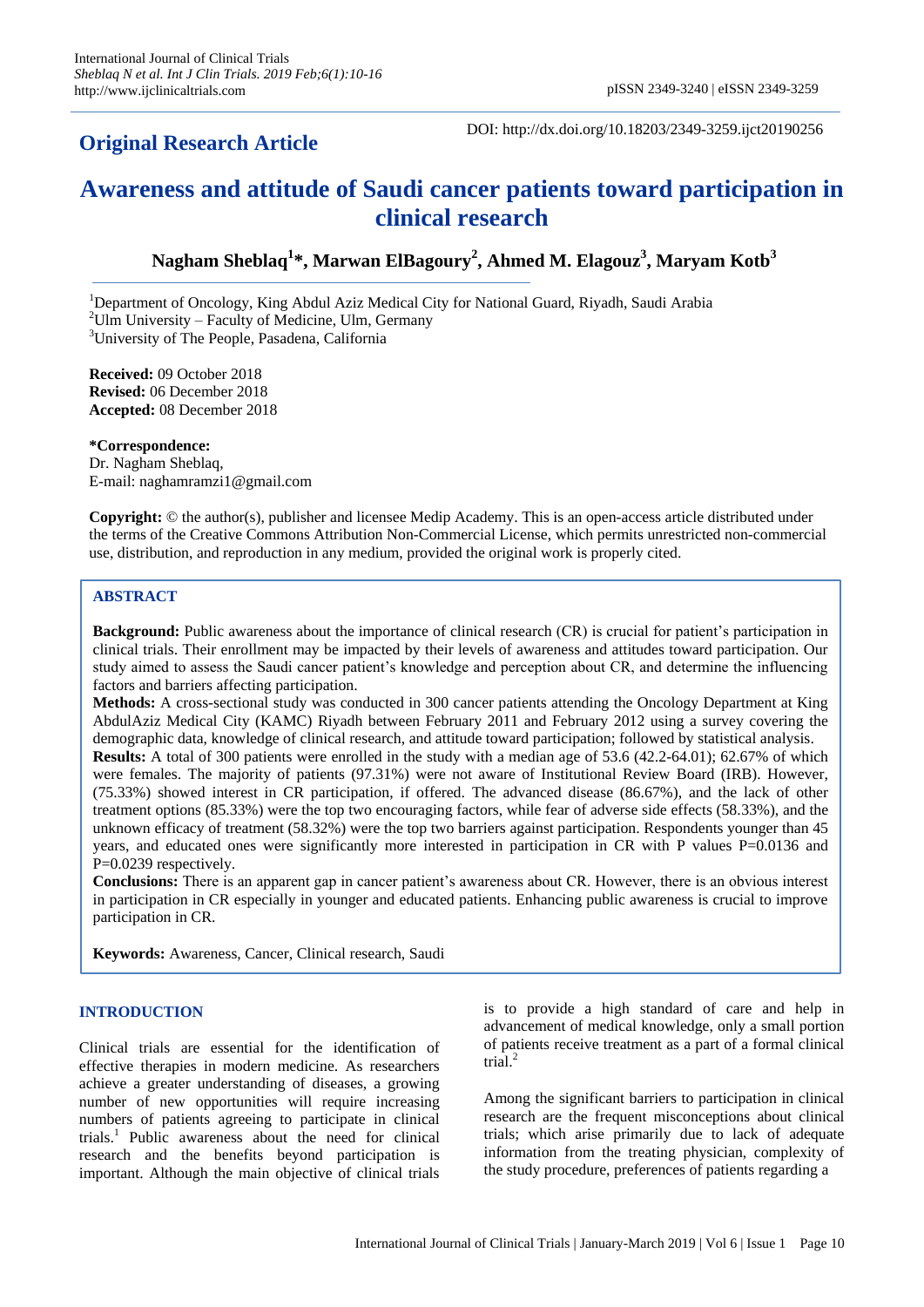particular treatment or no treatment, uncertainty and the experimental nature of a clinical trial (additional side effects, less known about the treatment), and concern about confidential information. $2-5$  Perceptions of health individuals differ from those of patients since patients may be stressed and feel helpless after being diagnosed of their illness; which has a negative impact on patient's attitude towards a trial.3-6

Low levels of participation are also influenced by factors affecting both physician and patient, the perception of the family members, lack of trust in the medical system, and in some cases, the level of disease severity or seriousness (such as cancer end stages) play a major role in their willingness.<sup>4</sup>

Studies of physician and patient communication revealed that patients who felt that their physicians had communicated clearly about clinical trial were more likely to participate and build a trust-based relationship throughout their enrolment period. Moreover, physicians have to think of appropriate recruitment approaches in order to help patients make better decisions regarding participation in clinical trials. 7,8 Understanding all the mentioned factors will help clinical research professionals improve patient's perceptions of participation in clinical trials, and thus increase the enrolment rates.<sup>7</sup>

Although patients trust their treating physicians, some studies showed that the active involvement of some key personnel such as clinical research coordinators, nurses and clinical research assistants also had a great influence as they were more informed about the available protocols than physicians. Therefore, strategies must be developed to involve such professionals in helping patients with their decisions.  $9-11$  Furthermore, nurses play an important role in relieving the participation decision related stress.<sup>12</sup>

Some recommendations can be developed to public regarding awareness of and attitudes toward clinical trials. For physicians, it is recommended that the trial should address an important medical question, be conducted by an adequate and well trained staff, and be as clear and simple as possible. For patients, it is important to understand purposes of the clinical trial and maintain a good relationship with research team members.<sup>13-15</sup>

The ability to recruit patients for future clinical trials will depend, in particular, on understanding the barriers against participation in clinical trials. Unfortunately, there is no enough data about cancer patient's awareness of and attitudes toward participation in clinical trials in Kingdom of Saudi Arabia. Only three studies have investigated Saudi patient's awareness of and attitudes toward CR. The first one investigated the awareness and perceptions of clinical trials in cancer patients and their families in Saudi Arabia, and was published in 2015, the second one assessed the knowledge, attitudes, and perceptions of Saudis towards participating in clinical trials (CTs), and was published in 2016, and the last one determined barriers that prevent Saudi cancer patients from participating in a CTs, and was published in 2017.<sup>16-</sup> <sup>18</sup> Therefore, the current study was conducted to help address this issue, cover this literature gap, provide data about the awareness levels and attitudes of the cancer patients under study toward CR, and improve the accrual rate into future CTs.

#### **METHODS**

#### *Study design*

A cross-sectional survey was conducted at KAMC for National Guard-Riyadh, Kingdom of Saudi Arabia between February 2011 until February 2012, using a close ended questionnaire that aimed to identify the knowledge of Saudi adult cancer patients about clinical research process, assess their willingness to participate in clinical research, and determine the influencing factors toward participation in clinical research, and the barriers against it as well.

An Institutional Review Board approval was obtained and registered at clinical trial.gov database (NCT 02042469). All consecutive patients attending the oncology department with cancer diagnosis, 18 years and above were eligible to participate in the survey, where patients who refused to complete the survey were excluded.

Patients were approached by trained clinical research coordinators using an interview based questionnaire composed of close ended questions. The purpose of the survey was explained, and verbal informed consent was obtained from each patient. The questionnaire was translated into Arabic and modified from the one used in previous studies to comply with our patient's culture.<sup>1, 3, 5</sup>

A pilot survey was conducted and assessed in the first ten patients, and then modified accordingly.

Demographic data, knowledge of clinical research, and attitude toward participation in clinical research were covered by the questionnaire as follows:

- *Demographic data:* including age, sex, marital status, occupation, and education level.
- *Knowledge of clinical research:* three questions were dedicated to addressing their knowledge; if they know about an IRB? If they have been asked to participate in any clinical research? and who approached them (physician, nurse, research coordinator or others)?
- *Attitude toward participation in CR:* questions were based on a 30 items scale developed from focus group data and review of literature. Questions measured the impact of individual items on patient's willingness and refusal toward participation in CTs. Respondents indicated their level of agreement or disagreement on a 5-points Likert scale (1=strongly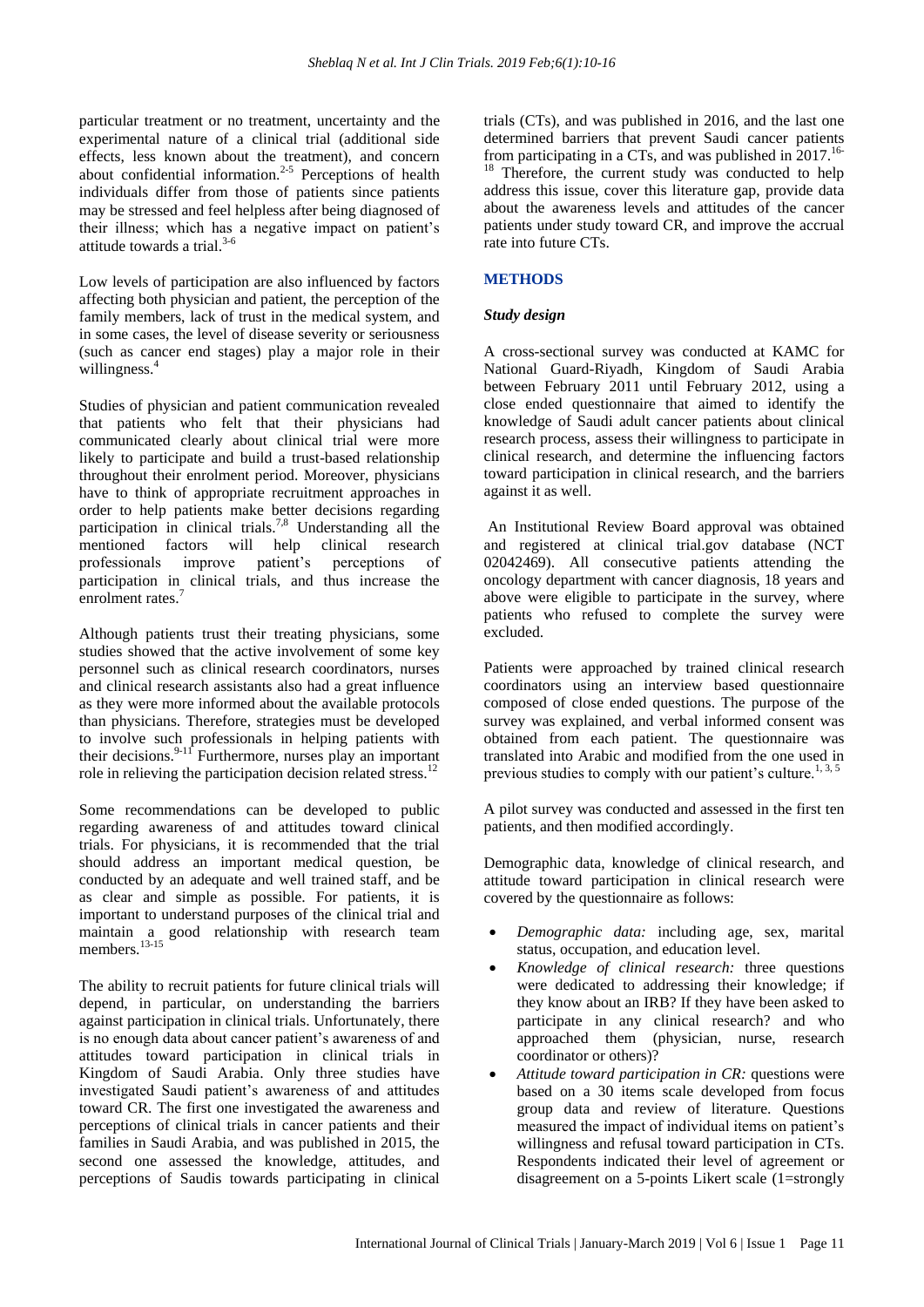agree, 2=agree, 3=neither agree nor disagree, 4=disagree, 5=strongly disagree).

Moreover, general questions were included regarding respondent's awareness of available clinical trials at oncology department, how they would like to see future announcements, and complexity of the survey.

#### *Analysis*

All surveys were checked for completion by Clinical Research Coordinators, entered into a customized excel database, and then data entries were validated. Data from the pilot study were used to refine the survey. Items of responses were examined for completeness and internal consistency. Acceptability and comprehension of the survey were examined by asking the patients a few questions. Data of all enrolled patients were used for analysis.

Descriptive statistics were applied for the whole study sample. Counts and percentages (%) were used to summarize a categorical variable of demographic and clinical characteristics, median (range) was used for continuous variables, while exploratory analysis was conducted by age group and gender.

The sample size calculation was conducted assuming that the primary measure of the study would be represented in proportions.

In order to determine the number of respondents required to be interviewed to achieve results that reflect the target population with 5% level of precision, the confidence interval was calculated using Wilson score interval method for binomial proportion.

Assuming that a conservative proportion of 50% of the respondents would answer a question in a specific manner, a sample size of 300 was sufficient to ensure that the desired precision (a 2-sided 95% confidence interval width of 10% (half width of 5%) is achieved with 99% probability. This sample size was obtained using the one sample frequency procedure in PROC POWER (SAS Version 9.2).

Associations between potential determinants and respondent's answers were estimated using odds ratios (OR) and the corresponding 95% confidence intervals (CI). All analyses were conducted and reported using SAS V9.1, SAS institution, NC-USA, and a 2-tailed p value ≤0.05 was accepted as significant.

#### **RESULTS**

#### *Demographic data*

Three hundred cancer patients attending the Oncology Department at KAMC Riyadh were enrolled in the study. Table 1 showed demographics data. Males and females represented 112 (37.33%) and 188 (62.67%) respectively. Ages ranged from 42.22 to 64.01 with a median of 53.62 years. The majority 297 (99.00%) were Saudi, while only 3 (1.00%) were non-Saudi. Educated and non-educated patients represented 194 (64.67%) and 106 (35.33%) respectively. The majority of 256 (85.33%) were unemployed.

#### **Table 1: Demographic data of respondents.**

| <b>Variable</b>       | <b>Count</b>                  | Percentage (%) |
|-----------------------|-------------------------------|----------------|
| Gender                |                               |                |
| Female                | 188                           | 62.67          |
| Male                  | 112                           | 37.33          |
| <b>Nationality</b>    |                               |                |
| Saudi                 | 297                           | 99.00          |
| Non-Saudi             | 3                             | 1.00           |
| <b>Marital status</b> |                               |                |
| Married               | 262                           | 87.33          |
| Unmarried             | 38                            | 12.67          |
| <b>Education</b>      |                               |                |
| Educated              | 194                           | 64.67          |
| Non-educated          | 106                           | 35.33          |
| <b>Employment</b>     |                               |                |
| Employed              | 44                            | 14.67          |
| Unemployed            | 256                           | 85.33          |
| Age                   |                               |                |
| Median age (range)    | 53.62 $(42.22 - 64.01)$ years |                |

#### *Correlation between demographics and interest in participation in CR*

Assessment of respondent's familiarity with clinical research showed that most of them (289, 97.31%) did not know about IRB. Respondents who were previously asked by their physicians, and those who previously participated in clinical studies represented 15 (5.05%) and 17 (5.72%) respectively.

Univariate analysis was applied to study the correlation between demographic characteristics of respondents and their interest in participation in clinical trials.

Table 2 showed the significant correlations that were found between respondent's interest in participation and both age  $($ >45 and  $\leq$ 45) and education (educated and not educated), with p values 0.0127 and 0.0225 respectively.

Table 3 showed the multivariate analysis which revealed that younger patients (>45 years) are two time more likely to be willing to participate in CR (OR 1.995 with 95% CI 1.153-3.451), and showed the significance of education as a predictor for participation in CR.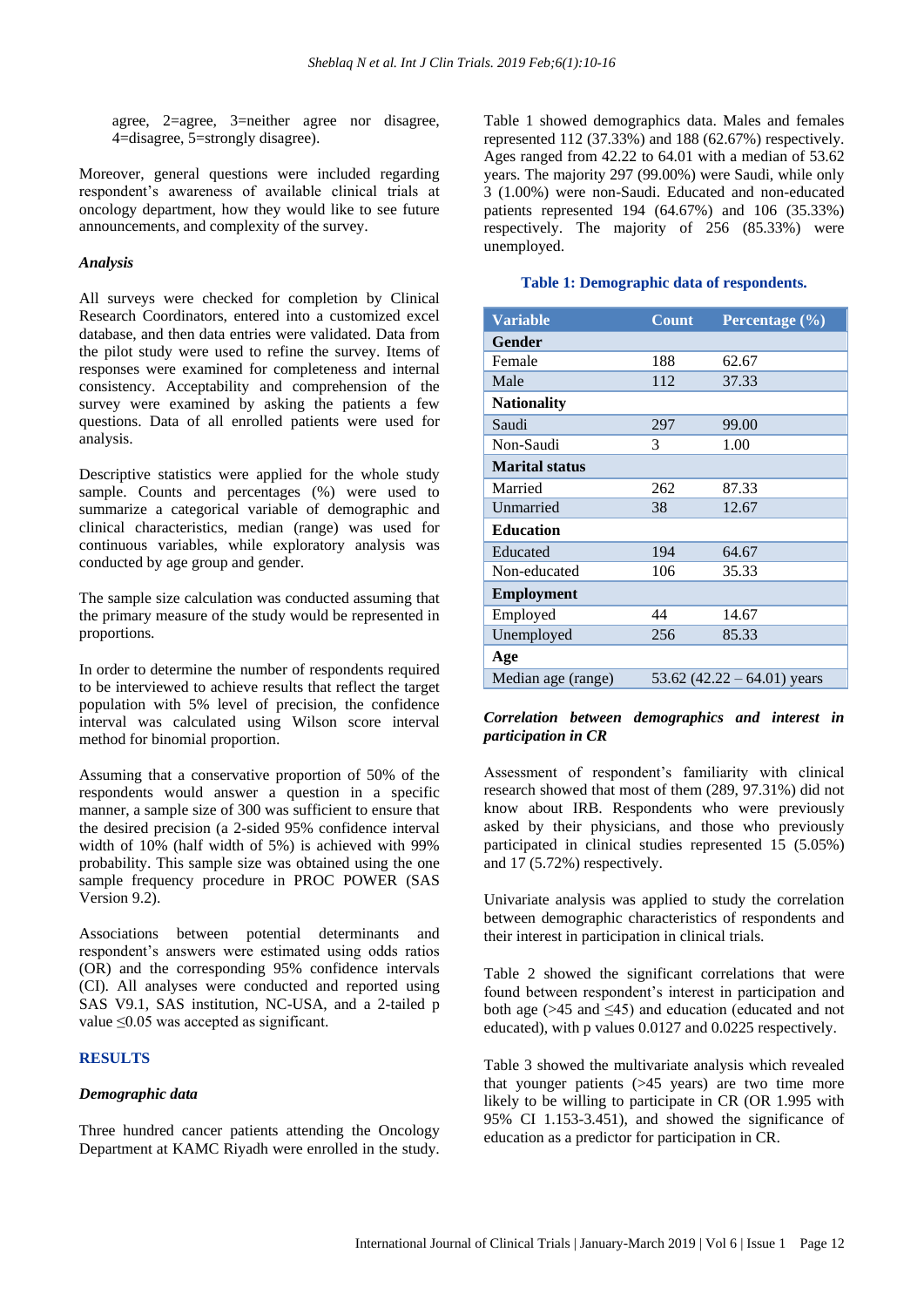| <b>Variables</b>      | <b>Interested</b> |                   | <b>Not interested</b> |                   |         |
|-----------------------|-------------------|-------------------|-----------------------|-------------------|---------|
|                       | Count             | Percentage $(\%)$ | Count                 | Percentage $(\%)$ | P value |
| Gender                |                   |                   |                       |                   |         |
| Female                | 140               | 74.47             | 48                    | 25.53             | 0.6529  |
| Male                  | 86                | 76.79             | 26                    | 23.21             |         |
| <b>Nationality</b>    |                   |                   |                       |                   |         |
| Saudi                 | 225               | 75.76             | 72                    | 24.24             |         |
| Non-Saudi             | 1                 | 33.33             | 2                     | 66.67             | 0.0904  |
| <b>Marital status</b> |                   |                   |                       |                   |         |
| Married               | 200               | 76.34             | 62                    | 24.12             |         |
| Unmarried             | 26                | 68.42             | 12                    | 31.58             | 0.2910  |
| <b>Education</b>      |                   |                   |                       |                   |         |
| Educated              | 138               | 71.13             | 56                    | 28.87             |         |
| Non-educated          | 88                | 83.02             | 18                    | 16.98             | 0.0227  |
| <b>Employment</b>     |                   |                   |                       |                   |         |
| Employed              | 30                | 68.18             | 14                    | 31.82             |         |
| Unemployed            | 196               | 76.56             | 60                    | 23.44             | 0.2343  |
| Age in years          |                   |                   |                       |                   |         |
| >45                   | 166               | 79.43             | 43                    | 20.57             |         |
| $\leq 45$             | 60                | 65.93             | 31                    | 34.07             | 0.0129  |

# **Table 2: Univariate analysis for respondent's interest in participation in CR (n=300).**

**Table 3: Multivariate analysis for respondents' interest in participation in CR (n=300).**

| <b>Compared Variables</b>    | <b>Crude OR</b> | $95\sqrt{6}$ CI    | P value |
|------------------------------|-----------------|--------------------|---------|
| <b>Gender</b>                |                 |                    |         |
| Females vs. males            | 1.134           | 0.656 to 1.961     | 0.6525  |
| <b>Nationality</b>           |                 |                    |         |
| Saudi vs non-Saudi           | 6.250           | 0.559 to 69.945    | 0.1370  |
| <b>Marital status</b>        |                 |                    |         |
| Married vs unmarried         | 1.489           | 0.710 to 3.124     | 0.2925  |
| <b>Education</b>             |                 |                    |         |
| Educated vs non-educated     | 0.504           | $0.278$ to $0.914$ | 0.0239  |
| <b>Employment</b>            |                 |                    |         |
| Employed vs unemployed       | 0.656           | 0.327 to 0.317     | 0.2359  |
| Age in years                 |                 |                    |         |
| >45 years vs $\geq$ 45 years | 1.995           | 1.153 to 3.451     | 0.0136  |

## **Table 4: Respondent's answers to survey questions.**

| What are the factors that positively influence your participation in a clinical trial?                | <b>Count</b>    | Percentage (%)  |
|-------------------------------------------------------------------------------------------------------|-----------------|-----------------|
| My advanced disease level affects my decision to participate                                          | 260             | 86.67           |
| I had no other treatment option                                                                       | 256             | 85.33           |
| I may have a better chance of being cured                                                             | 211             | 70.33           |
| I trust the doctor treating me                                                                        | 210             | 70.00           |
| The doctors want me to join the clinical trial                                                        | 116             | 38.67           |
| My family wants me to join the clinical trial                                                         | 77              | 25.67           |
| Trial results offer help to other patients                                                            | 60              | 20.00           |
| I may receive more detailed information (toxicity/safety) about my treatment on the<br>clinical trial | 35              | 11.67           |
| I might receive better care on the clinical trial                                                     | 32              | 10.67           |
| My doctor offers enough time to listen to all my questions                                            | 27              | 9.00            |
| A clinical trial is the only way to receive the effective treatment                                   | 25              | 8.33            |
| A clinical trial contains the best available treatment                                                | 17              | 5.67            |
| Don't know why, just did it                                                                           | 7               | 2.33            |
| Other reasons for joining the trial                                                                   | 00 <sup>2</sup> | 00 <sup>1</sup> |

# Continued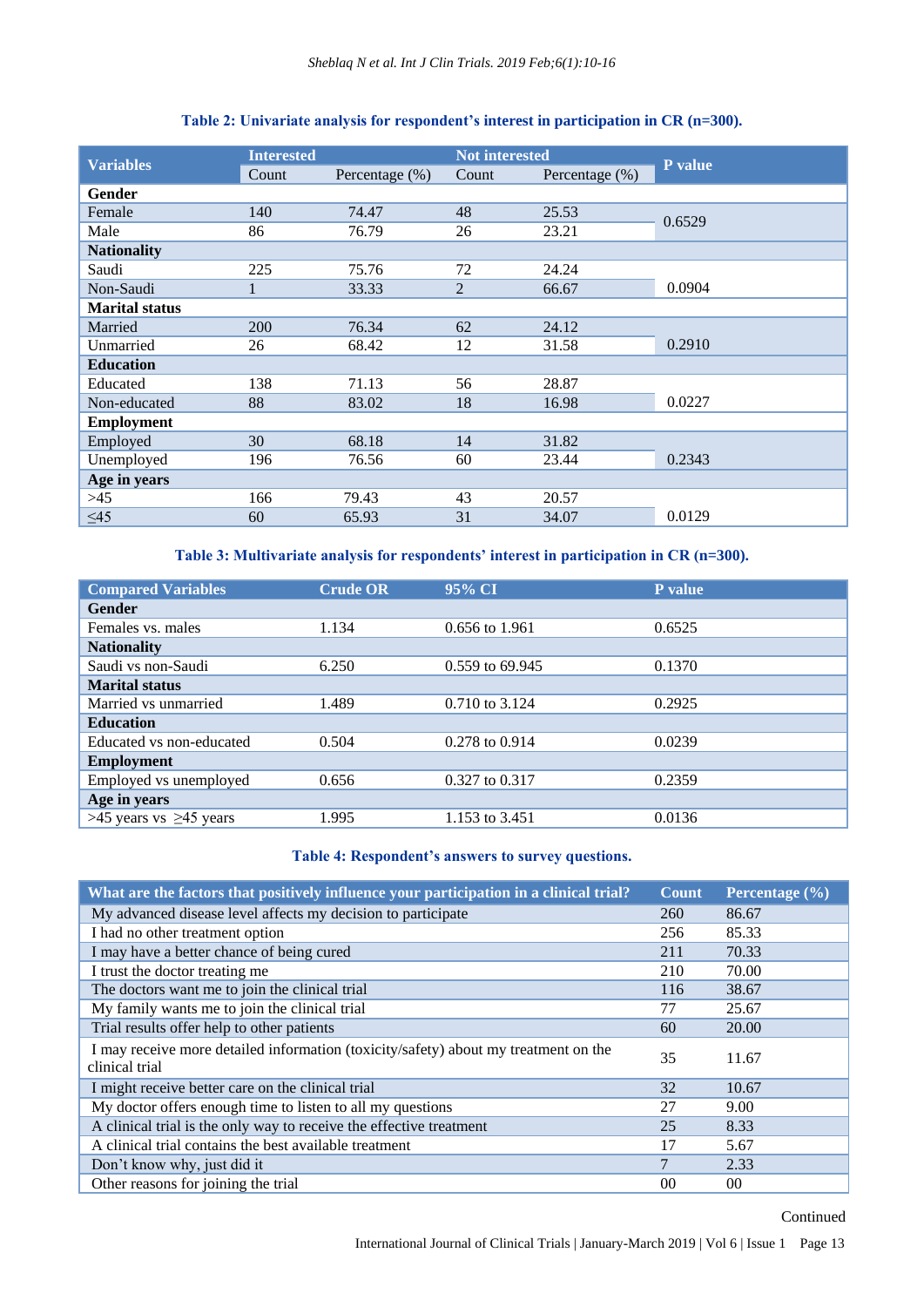| What are the factors that prevent you from participation in a clinical trial?                      | <b>Count</b>    | Percentage (%) |
|----------------------------------------------------------------------------------------------------|-----------------|----------------|
| Fear of side effects                                                                               | 175             | 58.33          |
| Unknown Efficacy of treatment                                                                      | 174             | 58.00          |
| Preference for receiving standard treatment                                                        | 168             | 56.00          |
| Clinical trials are not appropriate for serious diseases like cancer                               | 140             | 46.67          |
| General discomfort with the research process                                                       | 118             | 39.33          |
| Fear of confidentiality breach                                                                     | 107             | 35.67          |
| Not interested in clinical research                                                                | 98              | 32.67          |
| My family has up to date information about my clinical care                                        | 90              | 30.00          |
| My family agrees with my current treatment plan                                                    |                 | 29.67          |
| I may lose other medical care while I am in a trial                                                | 74              | 24.67          |
| The doctor may seem more interested in the trial than me                                           | 73              | 24.33          |
| Institutions, pharmaceutical companies or physicians have financial interest in clinical<br>trials | 70              | 23.33          |
| I do not have enough time to participate in a clinical trial                                       | 69              | 23.00          |
| A clinical trial may have a greater effect on my daily activities                                  |                 | 17.67          |
| A clinical trial may disturb my life at home                                                       |                 | 17.33          |
| The doctor may not know as much about the treatment                                                |                 | 12.33          |
| Others                                                                                             | 00 <sup>0</sup> | $00\,$         |

*Positive influencing factors and barriers against participation in CR*

Table 4 shows the analysis of respondent's answers to questions about the factors that can influence their participation in clinical trials, and the factors that can prevent them from participation as well.

#### **DISCUSSION**

Our study revealed that although very few participants were aware of clinical trials, the majority (75.33%) showed interest in participation in CR, if offered, which reflects that our respondent's interest in participation in CR did not essentially depend on their awareness of CR. These results differ from those obtained by Bazarbashi et al. in Saudi cancer patients between December 2011 and February 2013, where (58%) of the participants were aware of clinical trials, while (61%) showed their interest in participation in CR; which may reflect that those patient's willingness to participate in clinical trials depended largely on their awareness of CR.<sup>16</sup> Our results also differ from those obtained by Comis et al where approximately 32% of American adults (64 million individuals) expressed their willing to take part in cancer clinical trials if offered, and from those obtained by Khalil et al where the majority of Egyptian respondents indicated that they would not participate in research that involved more than minimal risk.<sup>19,2</sup> However, the comparison is not accurate since our respondents were all cancer patients, while participants of these two studies were not essentially patients which may reflect their fear of being exposed to such trials with no need.

Univariate analysis followed by multivariate analysis for our respondents revealed that patients younger than 45 years and those who received education were significantly more interested in participation in CR. These results are similar to those obtained by Ellis et al

who found that younger participants were more likely to consider participation in CR, and those obtained by Baquet et al who found that respondents who received high education were significantly more likely to be recruited in clinical trials. $4,13$  Such similar results among different populations point to the importance of education regarding the awareness of and inclination to participate in clinical trials, and highlights that younger generations have higher levels of awareness of CR.

The most common factors found to influence the willingness of patients under study to participate in CR were patient's advanced diseases (86.67%), and the absence of other treatment option (85.33%), followed by the probability of having a better chance of being cured (70.33%), and trust in treating physician (70%), while the factor of "doctors want patients to join clinical trials" accounted for (38.67%). These results differ from those obtained in Wales, United Kingdom by Jenkins et al who found that the primary reason given for trial acceptance among their studied population was altruism (40%). This may reflect the different cultures of the two populations.<sup>1</sup>

Our study revealed that the most common barriers found to hinder participation in clinical trials were fear of side effects (58.33%), and unknown efficacy of treatment (58%), followed by preference for receiving standard treatment (56%), and the belief that clinical trials are not appropriate for serious disease (46.67%), while general discomfort with the research process represented (39.33%). In a similar study conducted between September and November 2015 in two different tertiary level hospitals (King Khalid University Hospital and King Fahad Medical City Hospital) in Riyadh, Saudi Arabia, Almutairi et al classified barriers that prevent participation in CR into patient- and physician- related barriers. Patient related barriers included limited awareness, misconception, and fear, while a physician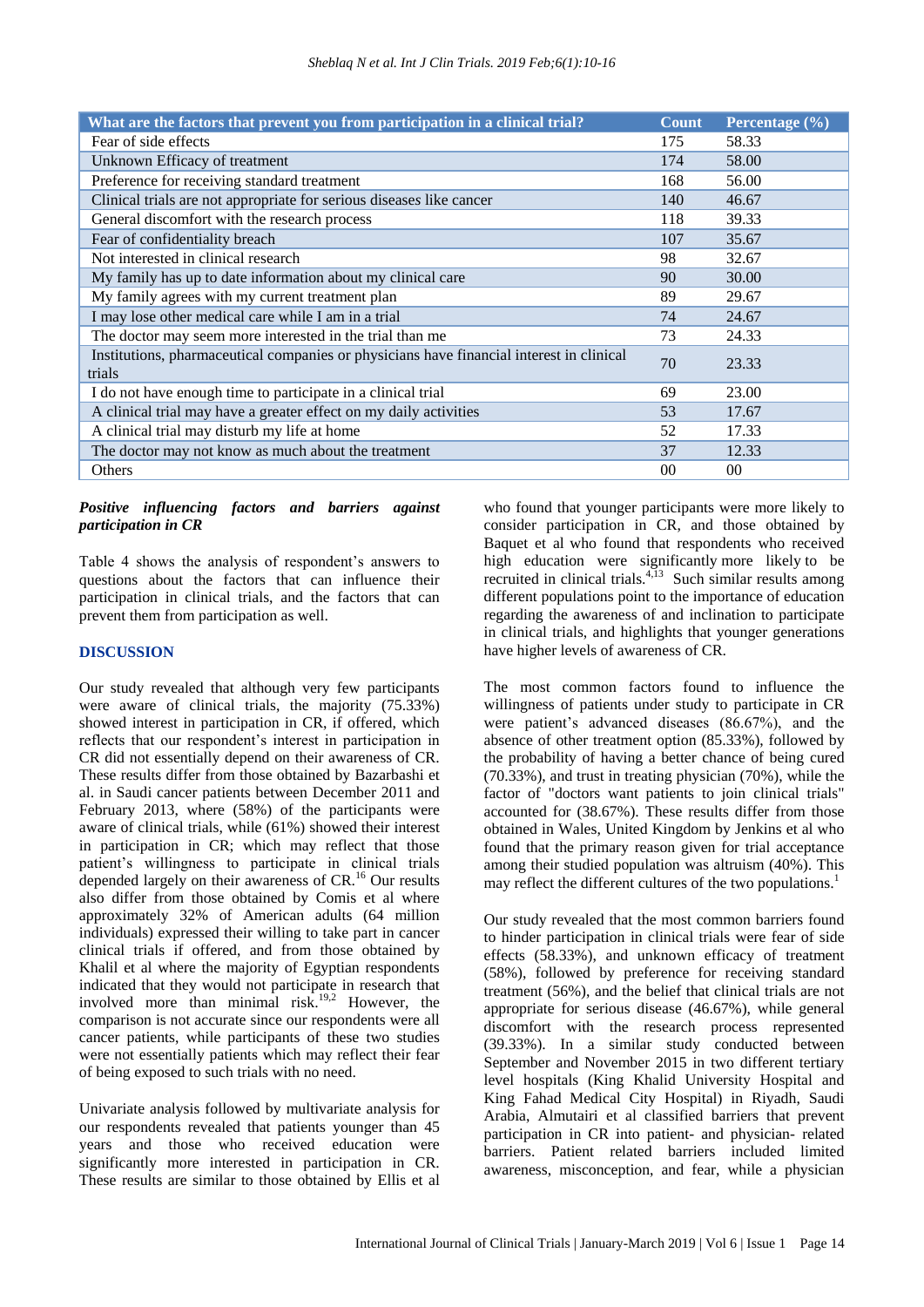related barrier was found to be the lack of encouragement from physician to patients in participating in a  $CT<sup>18</sup>$  In a systematic review that was carried out to assess studies of barriers to participation in CR for validity and content, Mills et al found that the most factors referred to as barriers were worries about research setting, the existence of a placebo group, complexity of the process, fear of potential side effects, the belief that clinical trials are not appropriate for serious disease, a dislike of randomization, uncertainty of trial opportunities, overall discomfort with the trial process, and fear of potential negative effect with the physician upon enrolment in the trial.<sup>20</sup> In another systematic review in which Tournoux et al identified 75 papers published up to August 2004 that reported barriers to patient's participation in CR, the barriers were found to be worries about data and consent, uncertainty, and relationship with the research team.<sup>3</sup> The similar barriers among different populations reflect the common concerns of cancer patients all over the world, and call for developing strategies to raise awareness of clinical research and thus relieve patient's participation decisions related stress, which will improve their attitudes toward CR, and lead in turn to higher enrolment rates.

Our study has a limitation which is being conducted at one institution which in turn may have led to the unavailability of different clinical trials that suit the respondent's cases.

## **CONCLUSION**

The awareness level of participants about CR is not satisfactory, and thus a higher level of awareness is required, which needs a lot of efforts from Contract Research Organizations (CROs) and healthcare providers involved in CR. However, there is an obvious interest in participation in CR especially in younger patients and those who received education.

#### *Recommendation*

We recommend that healthcare regulatory bodies, different CROs, and CR certifying bodies incorporate some educational materials about the importance and methods of raising the awareness of patients about CR in Good Clinical Practice (GCP) trainings and certification programs. Moreover, we recommend that hospitals and clinics develop strategies to encourage patients, and healthy people who visit them for screening/checkups to participate in CR.

*Funding: No funding sources Conflict of interest: None declared Ethical approval: The study was approved by the Institutional Ethics Committee*

## **REFERENCES**

1. Jenkins V, Farewell V, Farewell D, Darmanin J, Wagstaff J, Langridge C, et al. Drivers and barriers to patient participation in RCTs. Br J Cancer. 2013;108(7):1402-7.

- 2. Khalil S, Silverman J, Raafat M, El-Kamary S, El-Setouh M. Attitudes, understanding, and concerns regarding medical research amongst Egyptians: a qualitative pilot study. BMC Medical Ethics.  $2007:8(1):9.$
- 3. Tournoux C, Katsahian S, Chevret S, Levy V. Factors influencing inclusion of patients with malignancies in clinical trials. Cancer. 2006;106(2):258-70.
- 4. Ellis M, Phyllis N, Martin T, Stewart D, Nehmat H. Randomized Clinical Trials in Oncology: understanding and attitudes predict willingness to participate. J Clin Oncol. 2001;19(15):3554-61.
- 5. Lara N, Higdon R, Lim N, Kwan K, Tanaka M, Lau D. Prospective evaluation of cancer clinical trial accrual patterns: identifying potential barriers to enrollment. J Clin Oncol. 2001;19(6):1728-33.
- 6. Sood A, Prasad K, Chhatwani L, Shinozaki E, Cha S, Loehrer L. Patients' attitudes and preferences about participation and recruitment strategies in clinical trials. Mayo Clinic Proceedings. 2009;84(3):243-7.
- 7. Albrecht T, Christina B, John R, Michael C, Rebecca S. Strategic physician communication and oncology clinical trials. J Clin Oncol. 1999;17(10):3324-32.
- 8. Grant C, Cissna K, Rosenfeld L. Patients' perceptions of physicians communication and outcomes of the accrual to trial process. Health Commun. 2000;12(1):23-39.
- 9. Fetting J, Siminoff L, Piantadosi S, Abeloff M, Damron D, Sarsfield A. Effect of patients expectations of benefit with standard breast cancer adjuvant chemotherapy on participation in a randomized clinical trial: a clinical vignette study. J Clin Oncol. 1990;8(9):1476-82.
- 10. Sheldon J, Fetting J, Siminoff L. Offering the option of randomized clinical trials to cancer patients who overestimate their prognoses with standard therapies. Cancer investigation. 1993;11(1):57-62.
- 11. Catania C, De Pas T, Goldhirsch A, Radice D, Adamoli L, Medici M, et al. Participation in clinical trials as viewed by the patient: understanding cultural and emotional aspects which influence choice. Oncology. 2007;74(3-4):177-87.
- 12. Biedrzycki B. Decision making for cancer clinical trial participation: a systematic review. Oncol Nurs Forum. 2010;37(6):E387-99.
- 13. Baquet C, Henderson K, Commiskey P, Morrow J. Clinical trials: the art of enrollment. Semin Oncol Nurs. 2008;24(4):262-9.
- 14. Madsen S, Holm S, Riis P. Attitudes towards clinical research among cancer trial participants and non-participants: an interview study using a grounded theory approach. Journal of medical ethics. 2007;33(4):234-40.
- 15. Yanagawa H, Kishuku M, Akaike M, Azuma H, Irahara M. View of physicians on and barriers to